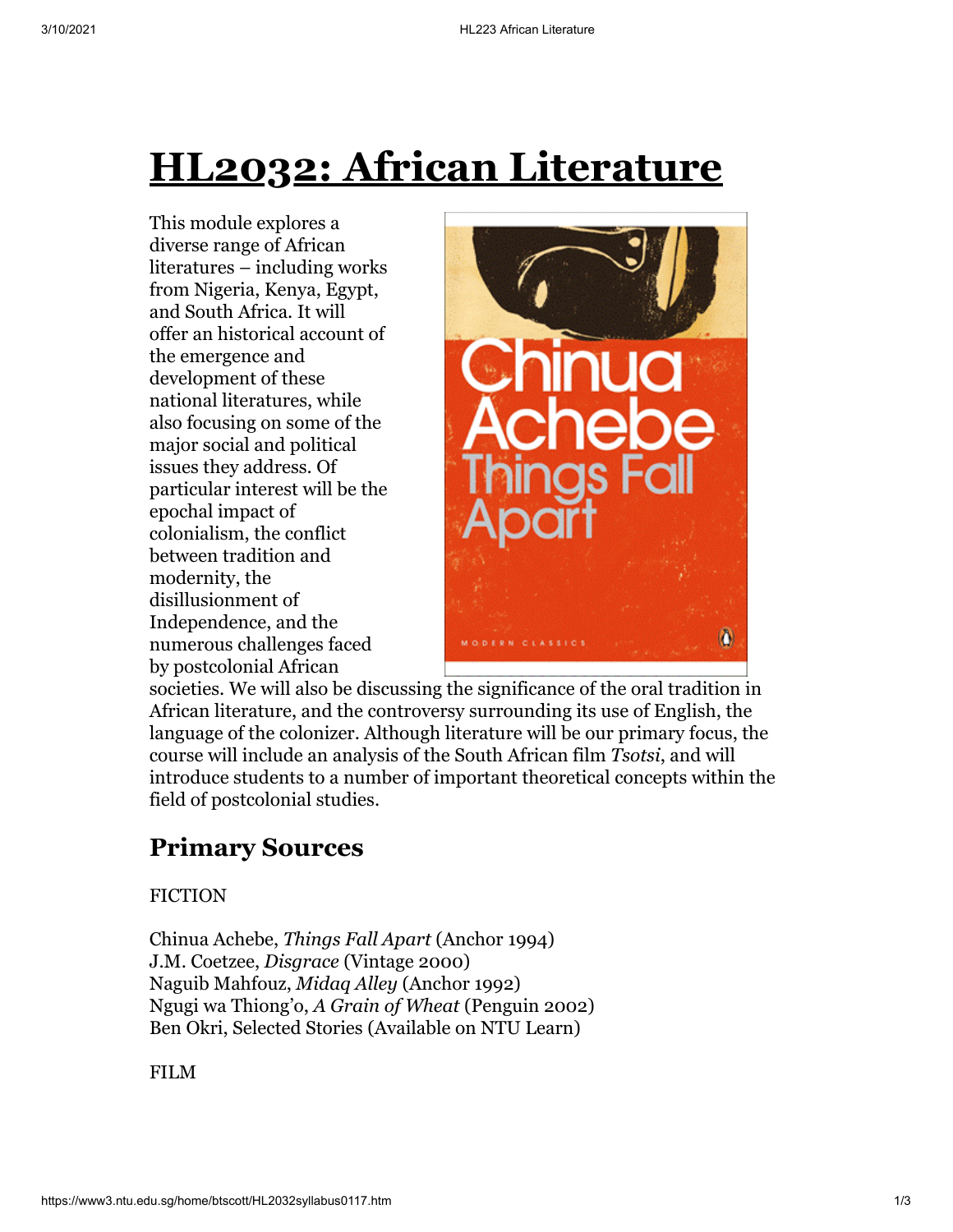*Tsotsi* (dir. Gavin Hood; 2005)

### **Secondary Sources**

Simon Gikandi, *Reading the African Novel* Gareth Griffiths, *African Literatures in English: East and West* Tejumola Olaniyan and Ato Quayson (eds.), *African Literature: An Anthology of Criticism and Theory*

#### **Assessment**

| Class participation | 10% |
|---------------------|-----|
| Coursework essay    | 40% |
| Examination         | 50% |

### **Lecturer**

Dr. Bede Scott HSS–03–69 67906714 [btscott@ntu.edu.sg](mailto:btscott@ntu.edu.sg)

| <b>Week</b>                       | <b>Topics</b>                     | <b>Readings</b>                          |
|-----------------------------------|-----------------------------------|------------------------------------------|
| $\mathbf{1}$<br>9 Jan             | <b>Introduction</b>               |                                          |
| $\mathbf{2}$<br>16 Jan            | <b>Colonial Encounters I</b>      | Chinua Achebe, Things<br>Fall Apart      |
| 3<br>23 Jan                       | <b>Colonial Encounters II</b>     | Chinua Achebe, Things<br>Fall Apart      |
| $\overline{\mathbf{4}}$<br>30 Jan | <b>Tradition and Modernity I</b>  | Naguib Mahfouz, Midaq<br>Alley           |
| 5<br>6 Feb                        | <b>Tradition and Modernity II</b> | Naguib Mahfouz, Midaq<br>Alley           |
| 6<br>13 Feb                       | Independence I                    | Ngugi wa Thiong'o, $A$<br>Grain of Wheat |
| 7<br>20 Feb                       | Independence II                   | Ngugi wa Thiong'o, A<br>Grain of Wheat   |
| 8                                 | <b>Recess</b>                     |                                          |
| 9                                 | <b>Postcolonial Narratives I</b>  | Ben Okri, 'In the Shadow                 |